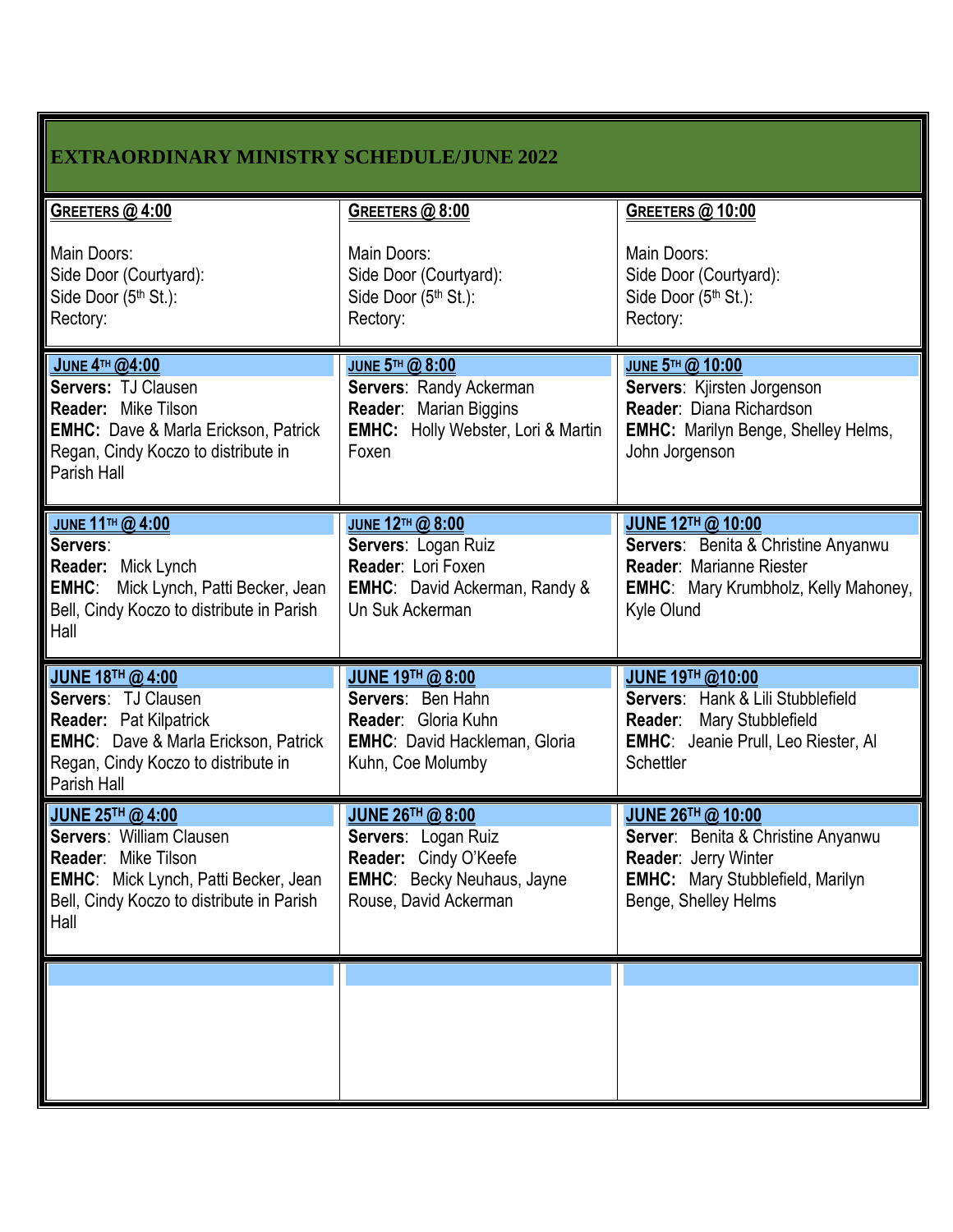| <b>EXTRAORDINARY MINISTRY SCHEDULE/JULY 2022</b>                                                                                                                                                           |                                                                                                                                              |                                                                                                                                                               |  |  |
|------------------------------------------------------------------------------------------------------------------------------------------------------------------------------------------------------------|----------------------------------------------------------------------------------------------------------------------------------------------|---------------------------------------------------------------------------------------------------------------------------------------------------------------|--|--|
| GREETERS @ 4:00<br>Main Doors:<br>Side Door (Courtyard):<br>Side Door (5th St.):<br>Rectory:                                                                                                               | GREETERS @ 8:00<br>Main Doors:<br>Side Door (Courtyard):<br>Side Door (5th St.):<br>Rectory:                                                 | <b>GREETERS @ 10:00</b><br>Main Doors:<br>Side Door (Courtyard):<br>Side Door (5th St.):<br>Rectory:                                                          |  |  |
| <b>JULY 2ND @4:00</b><br>Servers:<br>Reader: Mick Lynch<br><b>EMHC:</b> Dave & Marla Erickson, Patrick<br>Regan, Cindy Koczo to distribute in<br>Parish Hall                                               | <b>JULY 3RD @ 8:00</b><br>Servers: Ben Hahn<br>Reader: Randy Ackerman<br><b>EMHC:</b> Randy & Un Suk Ackerman,<br>David Hackleman            | <b>JULY 3RD @ 10:00</b><br>Servers: Kjirsten Jorgenson<br>Reader: Carrie Hulbert<br><b>EMHC:</b> Kathy Hrubes, John Jorgenson,<br>Mary Krumbholz              |  |  |
| <b>JULY 9TH @ 4:00</b><br><b>Servers: William Clausen</b><br><b>Reader: Pat Kilpatrick</b><br><b>EMHC:</b> Lynn Ties, Patti Becker, Jean<br>Bell, Cindy Koczo to distribute in Parish<br>Hall              | <b>JULY 10TH @8:00</b><br>Servers: Randy Ackerman<br>Reader: Holly Webster<br><b>EMHC:</b> Lori & Martin Foxen, Coe<br>Molumby               | <b>JULY 10TH @ 10:00</b><br>Servers: Hank & Lili Stubblefield<br>Reader: Jennifer Kovach<br><b>EMHC:</b> Kelly Mahoney, Kyle Olund,<br>Jeanie Prull           |  |  |
| JULY 16TH @ 4:00<br>Servers:<br>Reader: Mike Tilson<br><b>EMHC:</b> Dave & Marla Erickson, Mick<br>Lynch, Cindy Koczo to distribute in<br>Parish Hall                                                      | <b>JULY 17TH @ 8:00</b><br>Servers: Ben Hahn<br>Reader: Marian Biggins<br><b>EMHC:</b> Gloria Kuhn, Becky Neuhaus,<br>Jayne Rouse            | <b>JULY 17TH @10:00</b><br>Servers: Benita & Christine Anyanwu<br>Reader: Christi Regan<br><b>EMHC:</b> Leo Riester, Al Schettler, Mary<br>Stubblefield       |  |  |
| <b>JULY 23RD @ 4:00</b><br><b>Servers: TJ &amp; William Clausen</b><br><b>Reader: Mick Lynch</b><br><b>EMHC:</b> Patrick Regan, Patti Becker,<br>Jean Bell, Cindy Koczo to distribute in<br>Parish Hall    | <b>JULY 24TH @ 8:00</b><br>Servers: Logan Ruiz<br><b>Reader:</b> Lori Foxen<br><b>EMHC:</b> Holly Webster, David<br>Ackerman, Randy Ackerman | JULY 24TH @ 10:00<br>Server: Hank & Lili Stubblefield<br>Reader: Diana Richardson<br><b>EMHC:</b> Marilyn Benge, Shelley Helms,<br><b>Kathy Hrubes</b>        |  |  |
| <b>JULY 30TH @ 4:00</b><br><b>Servers: TJ &amp; William Clausen</b><br><b>Reader: Pat Kilpatrick</b><br><b>EMHC: Dave &amp; Marla Erickson, Mick</b><br>Lynch, Cindy Koczo to distribute in<br>Parish Hall | <b>JULY 31ST @ 8:00</b><br>Servers: Logan Ruiz<br>Reader: Gloria Kuhn<br><b>EMHC:</b> Un Suk Ackerman, Lori &<br>Martin Foxen                | <b>JULY 31ST @10:00</b><br>Server: Benita & Christine Anyanwu<br><b>Reader: Marianne Riester</b><br><b>EMHC:</b> Mary Krumbholz, Kelly Mahoney,<br>Kyle Olund |  |  |